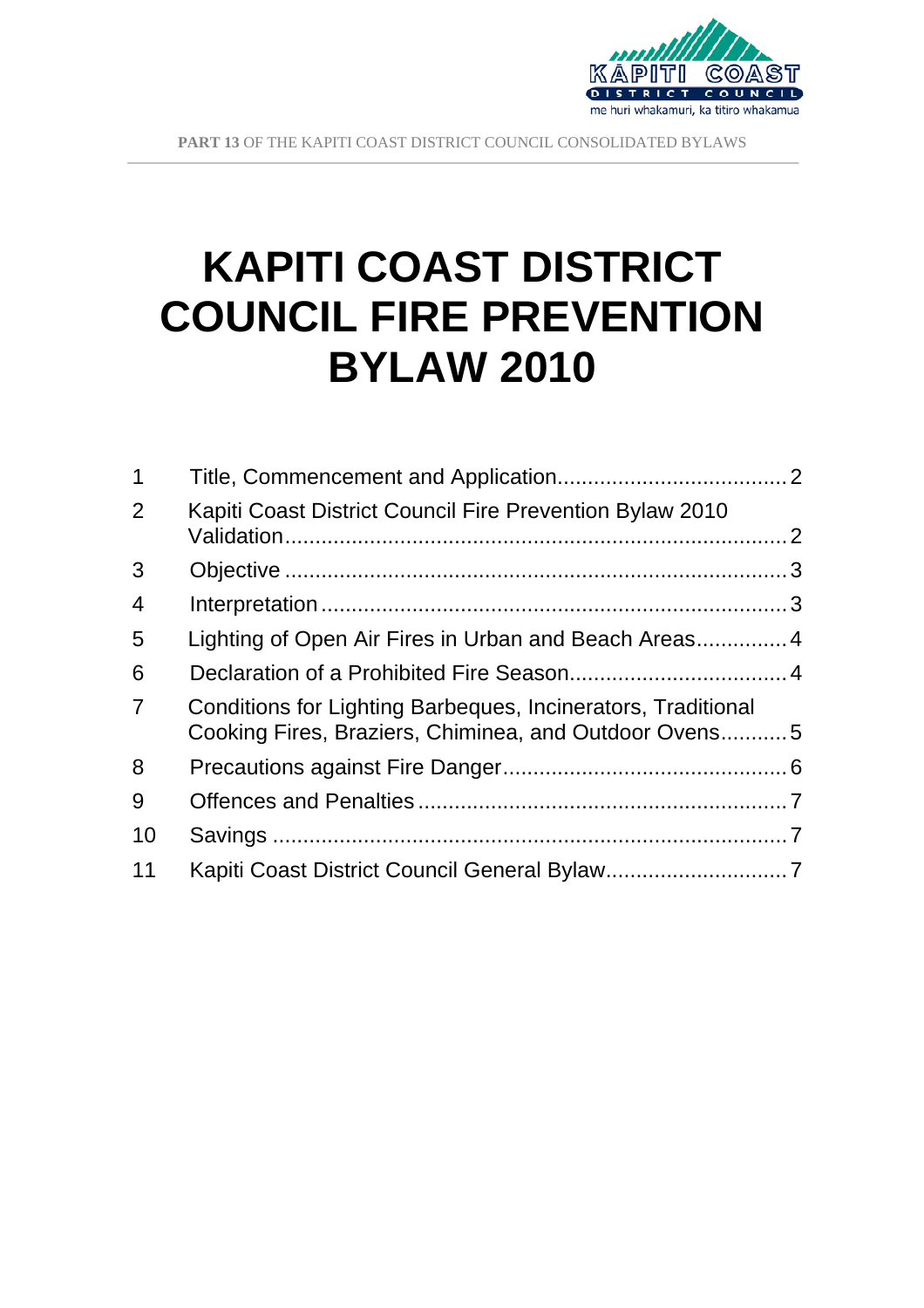

#### $\mathbf{1}$ **Title, Commencement and Application**

- This Bylaw may be cited as the Kapiti Coast District Council Fire  $1.1$ Prevention Bylaw 2010 and comes into force on 01 October 2010.
- This Bylaw is made pursuant to sections 145 and 146(c) of the Local  $1.2$ Government Act 2002 and any other Act or Authority enabling the Council in that behalf.
- $1.3$ This Bylaw applies to the Kapiti Coast District.
- This Bylaw replaces Part 7 of the Kapiti Coast District Council General  $1.4$ **Bylaw 1991.**
- $\overline{2}$ Kapiti Coast District Council Fire Prevention Bylaw 2010 Validation
- The Kapiti Coast District Council Fire Prevention Bylaw 2010 was  $2.1$ approved at a meeting of the Kapiti Coast District Council held on 30 September 2010 after completion of the Special Consultative Procedure.
- The Common seal of the Kapiti Coast District Council was affixed.  $2.2$ pursuant to a resolution of Council on 30 September 2010 in the presence of:

Jenny Rowan **Mayor** 

Pat Dougherty **Chief Executive Officer** 

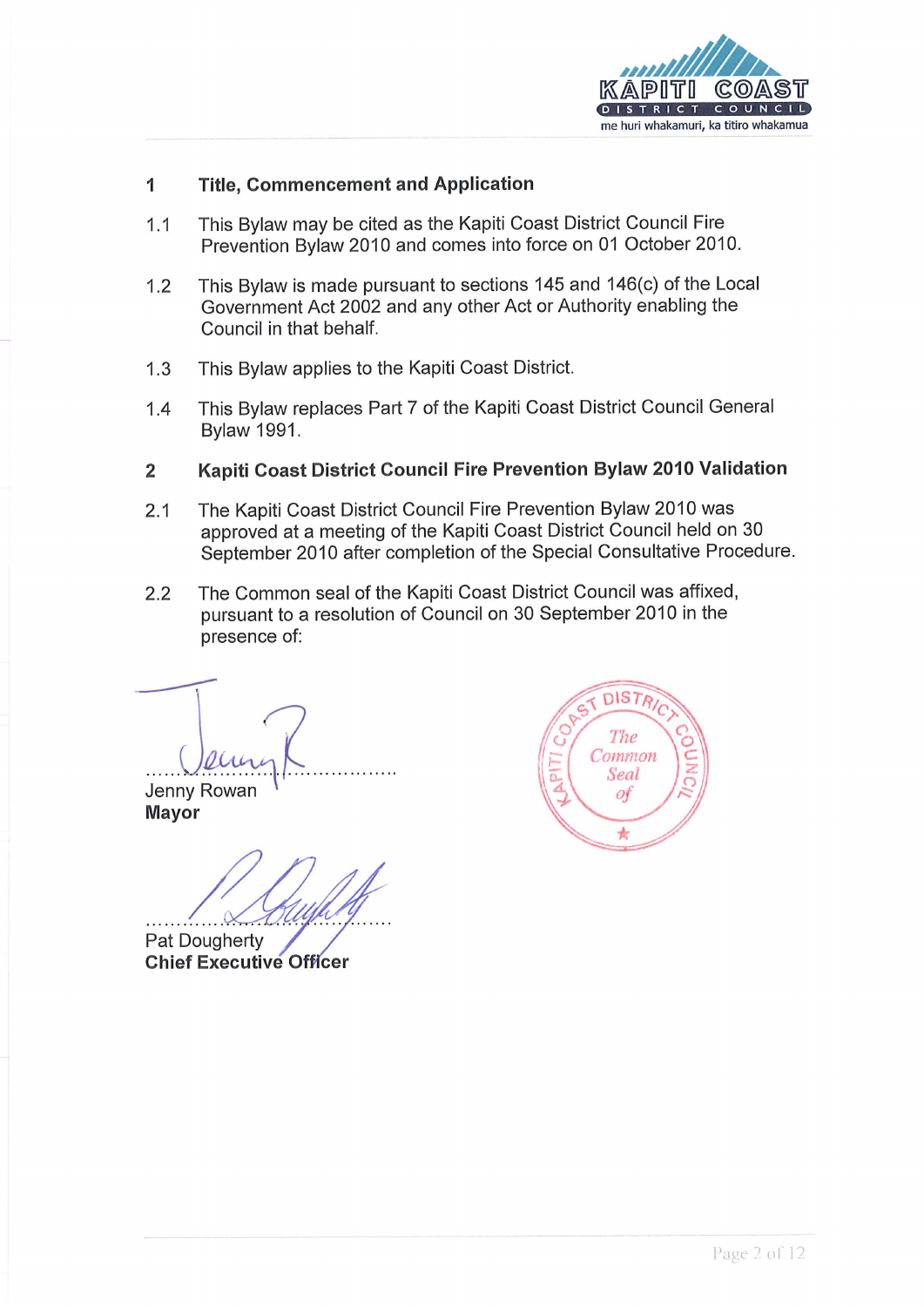

## <span id="page-2-0"></span>**3 Objective**

- 3.1 This Bylaw manages the lighting of fires in the open air throughout the Kapiti Coast District to ensure this activity does not create a nuisance or become a threat to public health and safety.
- 3.2 Nothing in this Bylaw derogates from any provision of, or the necessity for compliance with:
	- i. the Fire Safety and Evacuation of Buildings Regulations 2006 or any regulations passed in amendment or substitution thereof;
	- ii. sections 20 and 22 of the Forest and Rural Fires Act 1977 and any Act passed in amendment or substitution thereof;
	- iii. any other applicable Acts of Parliament, regulations or rules;
	- iv. any other Council bylaws, District Plan requirements; and
	- v. any other requirements imposed by either Greater Wellington Regional Council or Department of Conservation.

#### <span id="page-2-1"></span>**4 Interpretation**

4.1 In this Bylaw, the interpretations of the General Bylaw 2010 and its amendments are also implied into and form part of this Bylaw unless the context requires otherwise.

| <b>Authorised Barbeque</b><br><b>Areas</b> | means an area of public reserve set aside for barbequing indicated<br>by signage or other means.                                                                                                                                                                                                                        |
|--------------------------------------------|-------------------------------------------------------------------------------------------------------------------------------------------------------------------------------------------------------------------------------------------------------------------------------------------------------------------------|
| <b>Barbeque (BBQ)</b>                      | means any fixed or portable gas or solid fuel burning equipment<br>designed and intended for the cooking of food in the open air,<br>although it may have a lid.                                                                                                                                                        |
| <b>Beach Area</b>                          | means the area covered and uncovered by the ebb and flow of the<br>tide and any adjacent area which can be considered part of the<br>beach environment, including any area of sand, pebbles, shingle,<br>dunes or coastal vegetation that is vested in the Council or is under<br>its management or regulatory control. |
| <b>Brazier</b>                             | means an outdoor heating appliance of non-combustible material<br>that is designed to safely burn and contain the embers of any coal<br>or untreated timber and is less than 1 meter in diameter or height.                                                                                                             |
| <b>Chiminea</b>                            | means an enclosed outdoor fireplace made of sturdy non-<br>combustible material with a grill and flue to prevent sparks and<br>smoke nuisance. A chiminea does not include an open fire pit.                                                                                                                            |
| <b>Enforcement Officer</b>                 | means any person appointed by the Council to enforce the<br>provisions of any Council Bylaw and who holds a warrant under<br>section 177 of the Local Government Act 2002 or an appropriate<br>section of any other Act.                                                                                                |
| <b>Fire Permit</b>                         | means a written permit from the Council to light a fire in the open air                                                                                                                                                                                                                                                 |

4.2 In this Bylaw, the following definitions are used: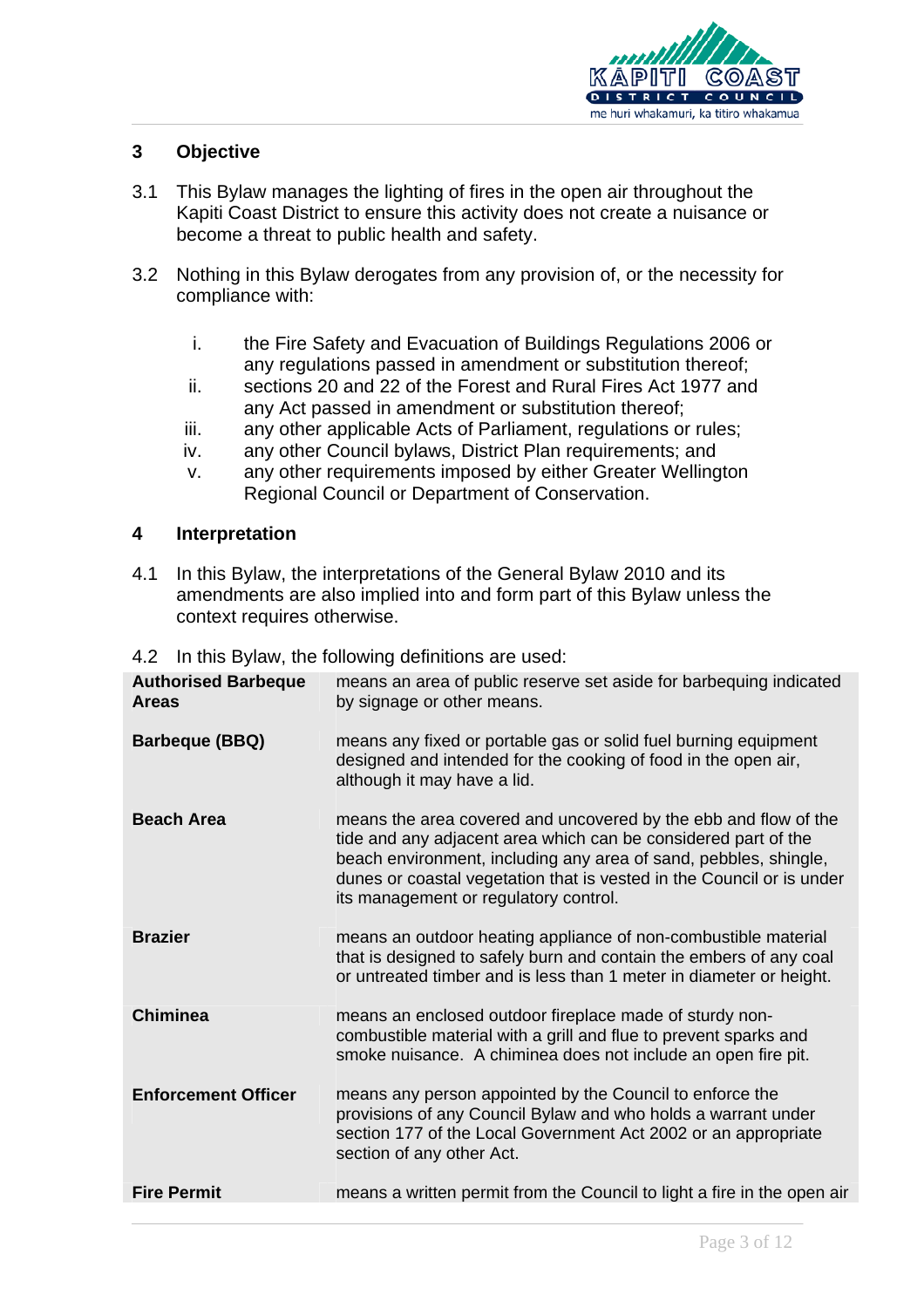

|                                           | subject to the conditions on the permit being adhered to at all times.                                                                                                                  |
|-------------------------------------------|-----------------------------------------------------------------------------------------------------------------------------------------------------------------------------------------|
| <b>Incinerator</b>                        | means a container used for burning waste material, which is made<br>from non-combustible materials, is less than one meter in diameter,<br>and has a grate and a lid or spark arrester. |
| <b>Open Air fire</b>                      | means any fire other than within a building but excludes:                                                                                                                               |
|                                           | a) a barbeque;                                                                                                                                                                          |
|                                           | b) a traditional cooking fire;                                                                                                                                                          |
|                                           | c) a brazier, chiminea or outdoor oven; and                                                                                                                                             |
|                                           | d) an incinerator                                                                                                                                                                       |
| <b>Outdoor Oven</b>                       | means a permanent and immovable enclosed oven of non-<br>combustible material that is designed to be used primarily for<br>baking food outside, and includes a pizza oven.              |
| <b>Permission</b>                         | means the process of obtaining a Council open air fire permit.                                                                                                                          |
| <b>Prohibited Fire Season</b>             | a period of time advised by public notice during which the lighting of<br>fires in the open air is prohibited.                                                                          |
| <b>Traditional Cooking</b><br><b>Fire</b> | means any hangi, umu, or similar fire in the open air used for<br>preparing food using traditional cooking methods.                                                                     |
| <b>Urban Area</b>                         | means an area used mainly for commercial, industrial, or residential<br>purposes, and in the event of a fire, the New Zealand Fire Service<br>is legislated as the lead agency.         |

#### <span id="page-3-0"></span>**5 Lighting of Open Air Fires in Urban and Beach Areas**

- 5.1 No person shall light an open air fire in any urban or beach areas of the District without first obtaining a fire permit<sup>[1](#page-3-2)</sup> from the Council.
- 5.2 An Enforcement Officer may grant a fire permit or an exemption to such conditions as he or she thinks fit.
- 5.3 Every person must comply with the conditions of his or her applicable fire permit or exemption, as the case may be.

#### <span id="page-3-1"></span>**6 Declaration of a Prohibited Fire Season**

 $\overline{a}$ 

6.1 Following the declaration of a Prohibited Fire Season all fire permits are suspended and no person shall light an open air fire in **any** part of the District until the prohibited fire season is declared over.

<span id="page-3-2"></span><sup>&</sup>lt;sup>1</sup> Beach Fire Permits contain details on conditions for lighting beach fires in specific beach locations. For general rules on lighting fires on the beach see Schedule 1 for details.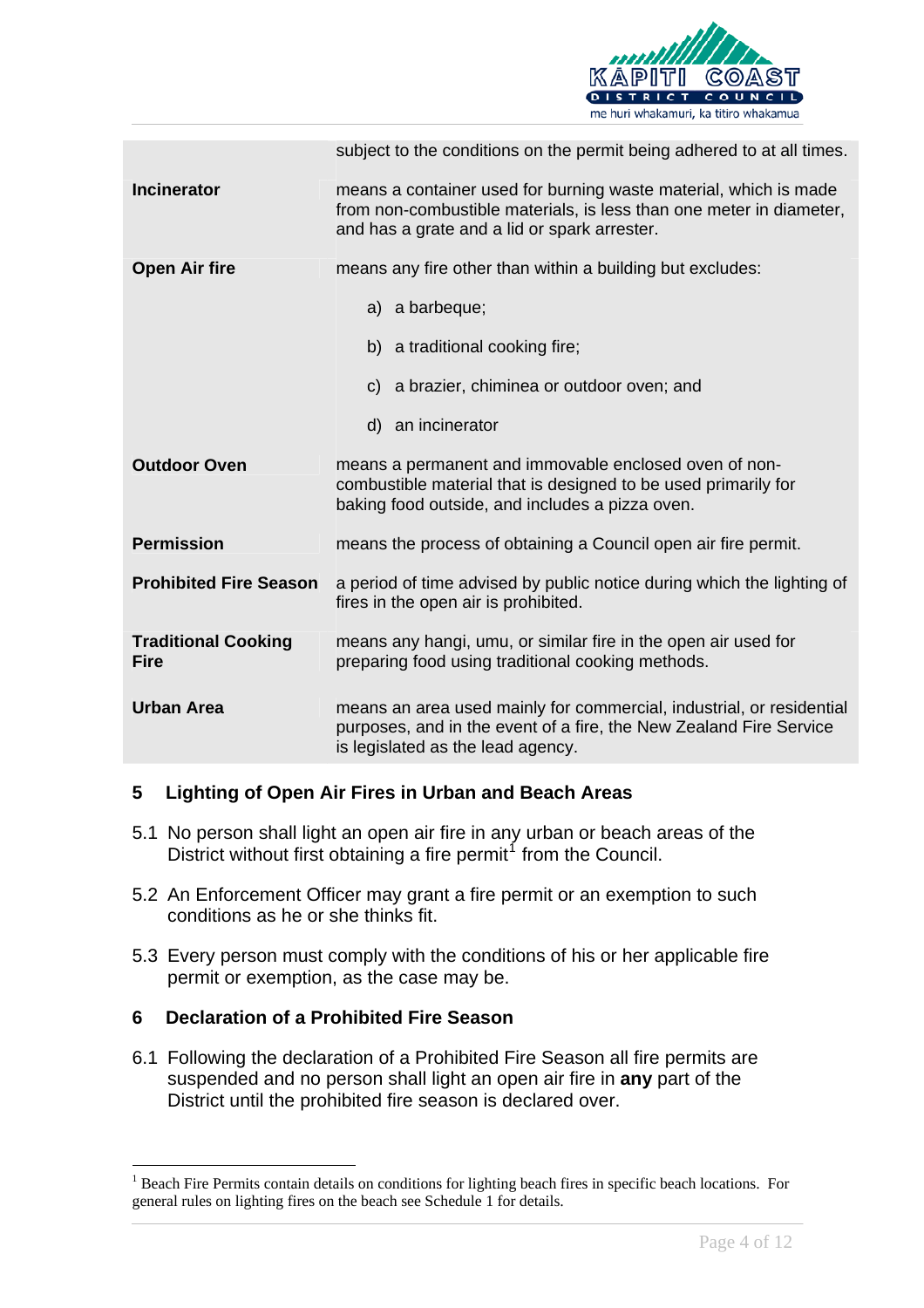

- 6.2 In special circumstances the Council may consider individual exemptions to clause 6.1. Any person wishing to obtain a fire permit during a prohibited season must apply in writing to the Council.
- 6.3 Upon receiving an application under clause 6.2 the Council may issue a prohibited season permit and may impose such conditions and restrictions in respect of the permit as the Council considers reasonably necessary having regard to:
	- i. any cultural requirements or practices;
	- ii. the location, terrain, natural vegetation, buildings and weather conditions;
	- iii. the safety, health and comfort of adjoining land owners; and
	- iv. an assessment of the fire safety measures put in place by the applicant to prevent the spread of the planned fire or fires.

#### <span id="page-4-0"></span>**7 Conditions for Lighting Barbeques, Incinerators, Traditional Cooking Fires, Braziers, Chiminea, and Outdoor Ovens**

- 7.1 A fire permit is not required for
	- a) a barbeque where the barbeque is:
		- (i) properly constructed to prevent sparks/embers leaving the barbeque; and
		- (ii) is under continuous supervision.
	- b) an incinerator, traditional cooking fire, brazier, chiminea or outdoor oven where they are:
		- (i) less than 1 metre in diameter;
		- (ii) situated at least 3 metres from any fence, hedge or other vegetation, combustible material, building or adjoining boundary;
		- (iii) properly constructed or maintained to prevent sparks/embers leaving the fire; and
		- (iv) under continuous supervision.
	- c) a smoker or burner used for beekeeping where they are:
		- (i) an approved MAF device;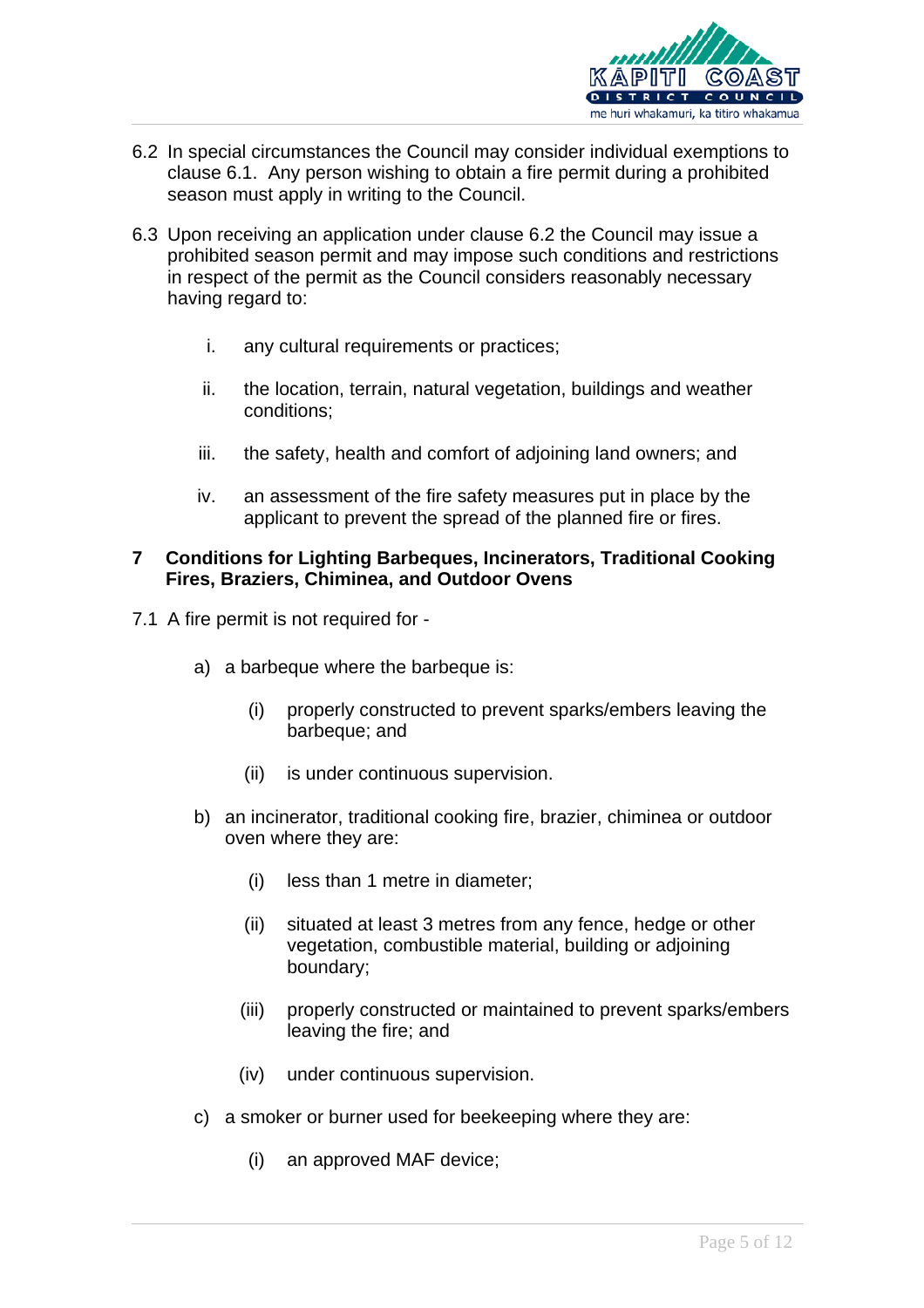

- (ii) situated at least 3 metres from any fence, hedge or other vegetation, combustible material, building or adjoining boundary;
- (iii) under continuous supervision.
- 7.2 All fires lit in accordance with clause 7.1 must also comply with the following additional conditions:
	- a) All fires are lit on private property.
	- b) No person shall light any fire if it has been declared a prohibited activity during a Prohibited Fire Season.
	- c) No person shall light a fire if it is likely to cause danger, smoke or ash nuisance to any person or property.
	- d) Every person responsible for a fire will immediately extinguish the fire if in the opinion of any Enforcement Officer or member of the New Zealand Fire Service, they are deemed to present a nuisance or risk to public health and safety.
	- e) Every person requested by an Enforcement Officer or member of the New Zealand Fire Service to extinguish a fire, will not re-light the said fire until the issues that caused the fire to be extinguished are fixed or resolved to the satisfaction of the Enforcement Officer or member of the New Zealand Fire Service.
	- f) Rubber, plastics, petrol, oil, diesel and treated timber are not used.
	- g) There must be available at all times an emergency water supply (such as a hose connection to a water supply) or other fire fighting equipment.
- 7.3 Barbeques can be lit in authorised barbeque areas without a fire permit but subject to clauses 7.2(b), (c), (d), (e), (f) and (g) being complied with. In all other public places a fire permit is required.
- 7.4 Braziers, chimineas, and outdoor ovens can be situated less than 3 metres from a property boundary if written permission from the affected neighbour has been given.

#### <span id="page-5-0"></span>**8 Precautions against Fire Danger**

8.1 It shall be the responsibility of every land or building owner and occupier to minimise the risk of fire danger by taking all reasonable precautions in the manufacture, storage or use of any goods or equipment.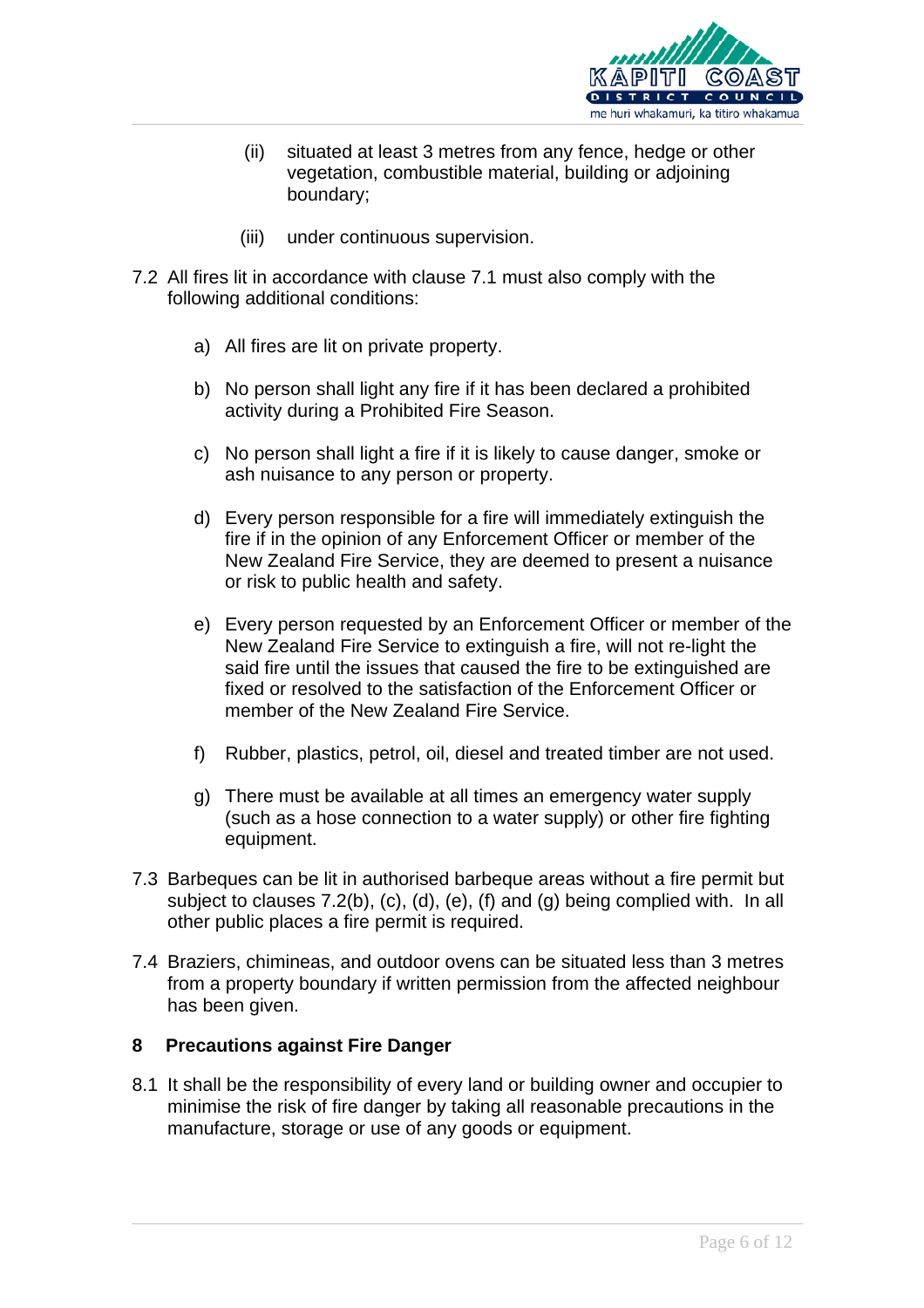

8.2 If the Council considers that all reasonable precautions have not been taken, it may give written notice to the owner and occupier outlining the steps to be taken to minimise the risk of fire danger.

#### <span id="page-6-0"></span>**9 Offences and Penalties**

9.1 Every person who breaches this Bylaw commits an offence and is liable upon summary conviction to penalties as set out under the Rural Fires Act 1977, Fire Safety and Evacuation of Buildings Regulations 2006, Building Act 1991, Local Government Act 2002 or any other applicable Acts and amendments; which ever may apply.

#### <span id="page-6-1"></span>**10 Savings**

10.1 If a fire permit is in force immediately before this Bylaw comes into force, that declaration continues to apply as if it had been made under this Bylaw.

## <span id="page-6-2"></span>**11 Kapiti Coast District Council General Bylaw**

11.1 The provisions of the Kapiti Coast General Bylaw 2010 and any bylaw passed in amendment or substitution are implied into and form part of this bylaw.

*Note: In addition to statutory provisions relating to fire safety and prevention in the Forest and Rural Fires Act 1977, the Building Act 1991 and the Fire Service Act 1975, the following provisions of the Local Government Act 2002 should be read together with this bylaw:* 

- *Section 183 enables the Council to give notice to require an owner or occupier to remove any growth or matter that could become the source of danger in a fire. 'Growth' and 'matter' are defined in this section.*
- *Section 184 provides the right of District Court appeal of a section 183 notice.*
- *Section 186 enables the Council to execute work to remove any growth or matter in default of the owner or occupier and to recover the costs.*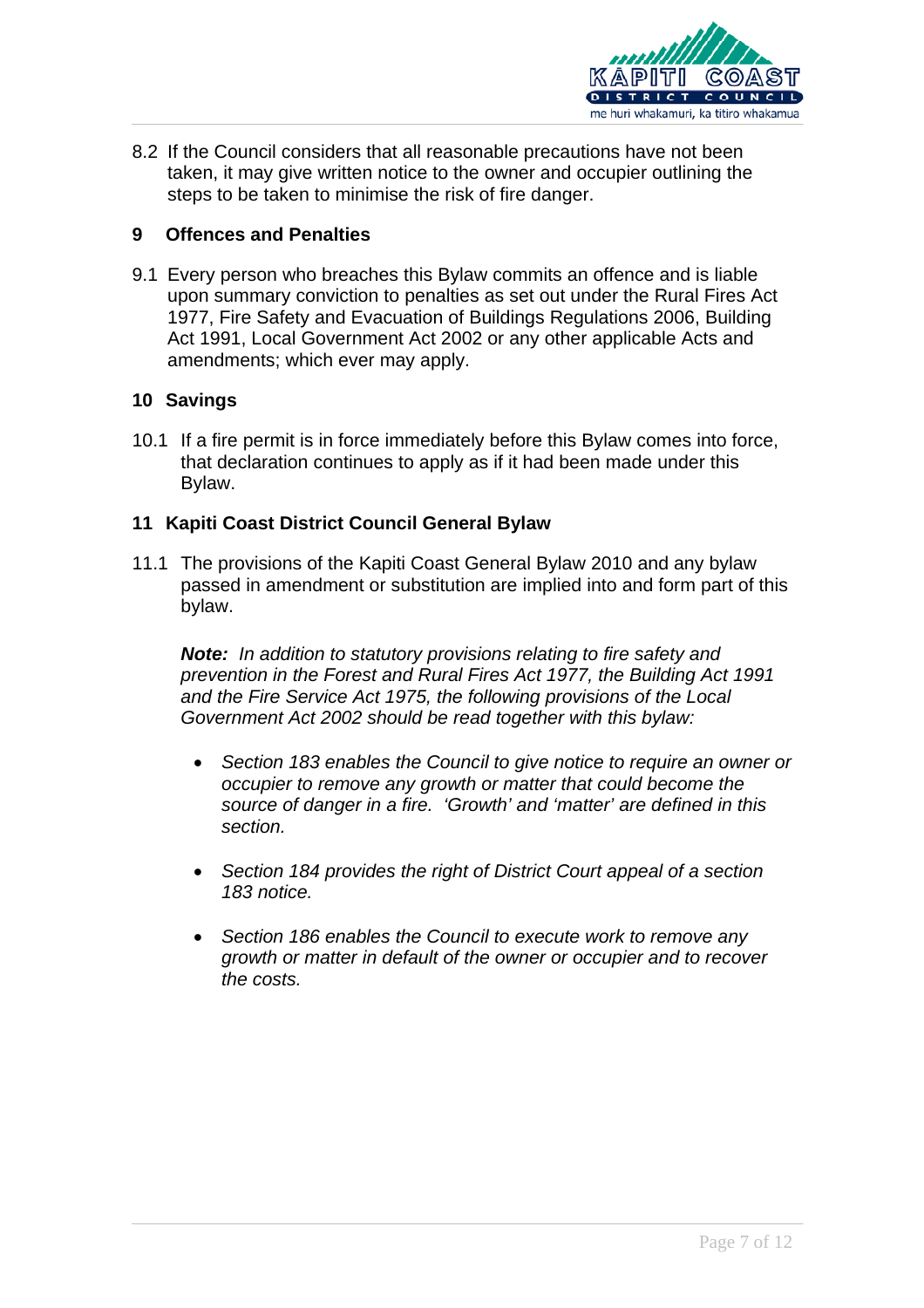

# **SCHEDULE ONE:** Beach Fire Rules

- Barbeques do not require a permit as long as they are lit in authorised barbeque areas (look for signposted barbeque zones) or beach fire permit areas (see table 1 below)
- Subject to a fire permit being obtained from the Kapiti Coast District Council Compliance, Monitoring & Enforcement Team (ph: 04 296 4700), the areas defined in Table 1 have been set aside for small 1 metre diameter open air beach fires.

# **Key Rules**

- All open air fires must be under the supervision of the permit holder at all times. The permit holder is also responsible for the orderly conduct of guests.
- The fire is lit below the high tide mark and 20 metres from the base of any dune
- The fire is lit 5m from any wooden sea wall, rock revetment or build up of driftwood
- To be fully extinguished with water before permit holder leaves the site.
- No fires after 10pm or before daylight.
- All un-burnt residual material including glass and rubbish must be removed.
- The burning of plastics, household wastes, rubber, wood containing nails or attached metal, oil and copper chrome arsenic treated timber is **prohibited**.
- No fires in windy conditions or when a fire ban is in place.
- **The fire shall be immediately extinguished at the request of Council Enforcement Officer, Rural Fire Officer, member of Police or Fire Service.**

# **TABLE 1: PERMITTED FIRE ZONES**

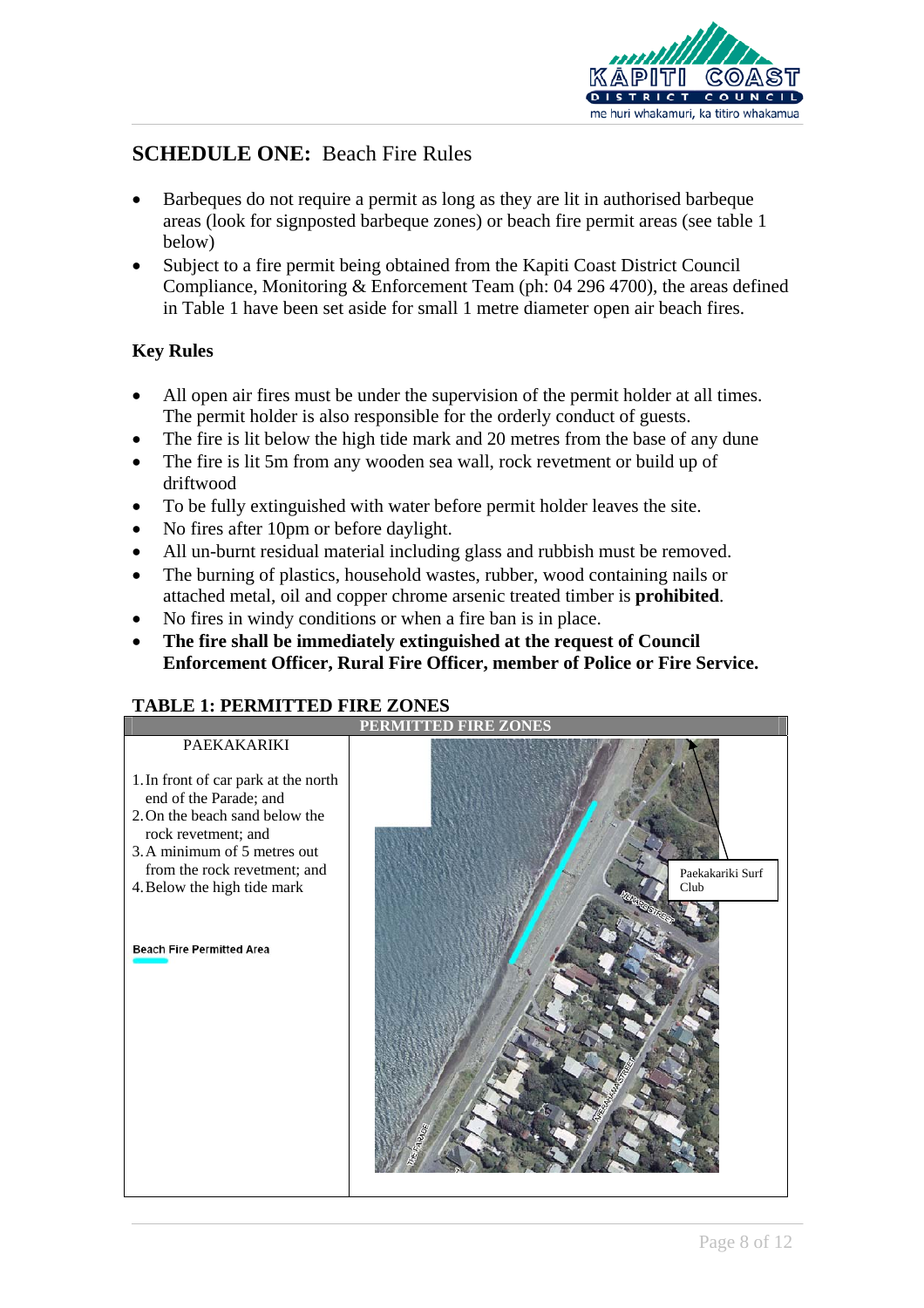

#### RAUMATI SOUTH BEACH

- 1.The area from the beach access at Kainui Road at the south end to the point where The Esplanade turns in from the coast at the north end; and
- 2.On the beach sand below the rock revetment; and
- 3.Minimum of 5 metres out from the rock revetment; and
- 4.Below the high tide mark.

#### **Beach Fire Permitted Area**



**PERMITTED FIRE ZONES** 

#### RAUMATI BEACH

- 1.The area from the car park launching ramp north to the Wharemauku Stream mouth; and
- 2.A minimum of 5 metres out from the timber sea wall; and
- 3.Below the high tide mark

**Beach Fire Permitted Area** 

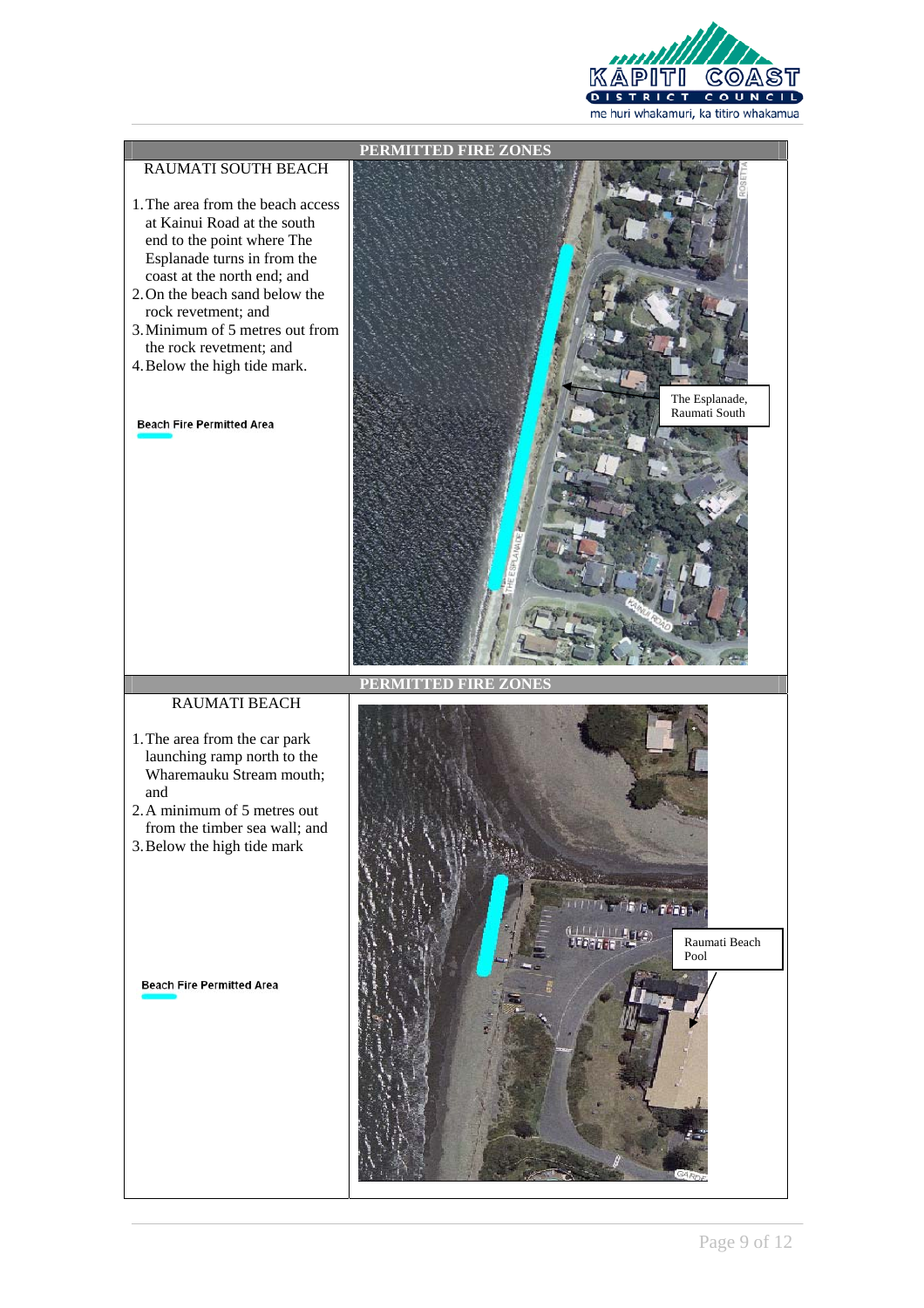

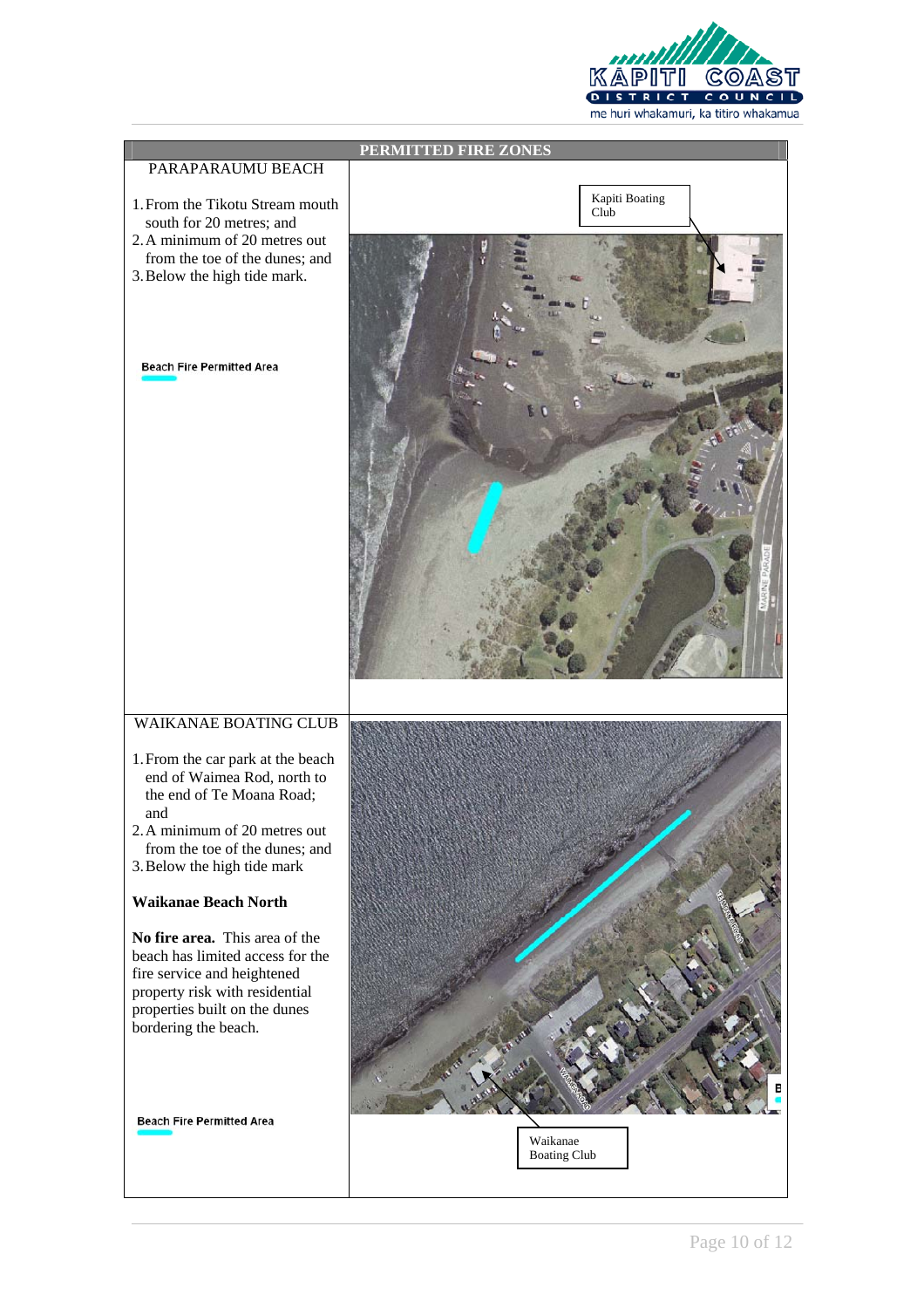

#### PEKA PEKA BEACH

**PERMITTED FIRE ZONES** 

- 1.An area 100 metres either side of the beach access way at the end of Peka Peka Road only; and
- 2.A minimum of 20 metres out from the toe of the dunes; and
- 3.Below the high tide mark

**Beach Fire Permitted Area** 

Peka Peka Beach Road Beach Access way

#### TE HORO BEACH

- 1.The area between the Sea Road public toilets in the south to the Mangaone Stream mouth in the north only; and
- 2.Below the high tide mark; but
- **3.Absolutely no fires on the shingle beds**

**Beach Fire Permitted Area**